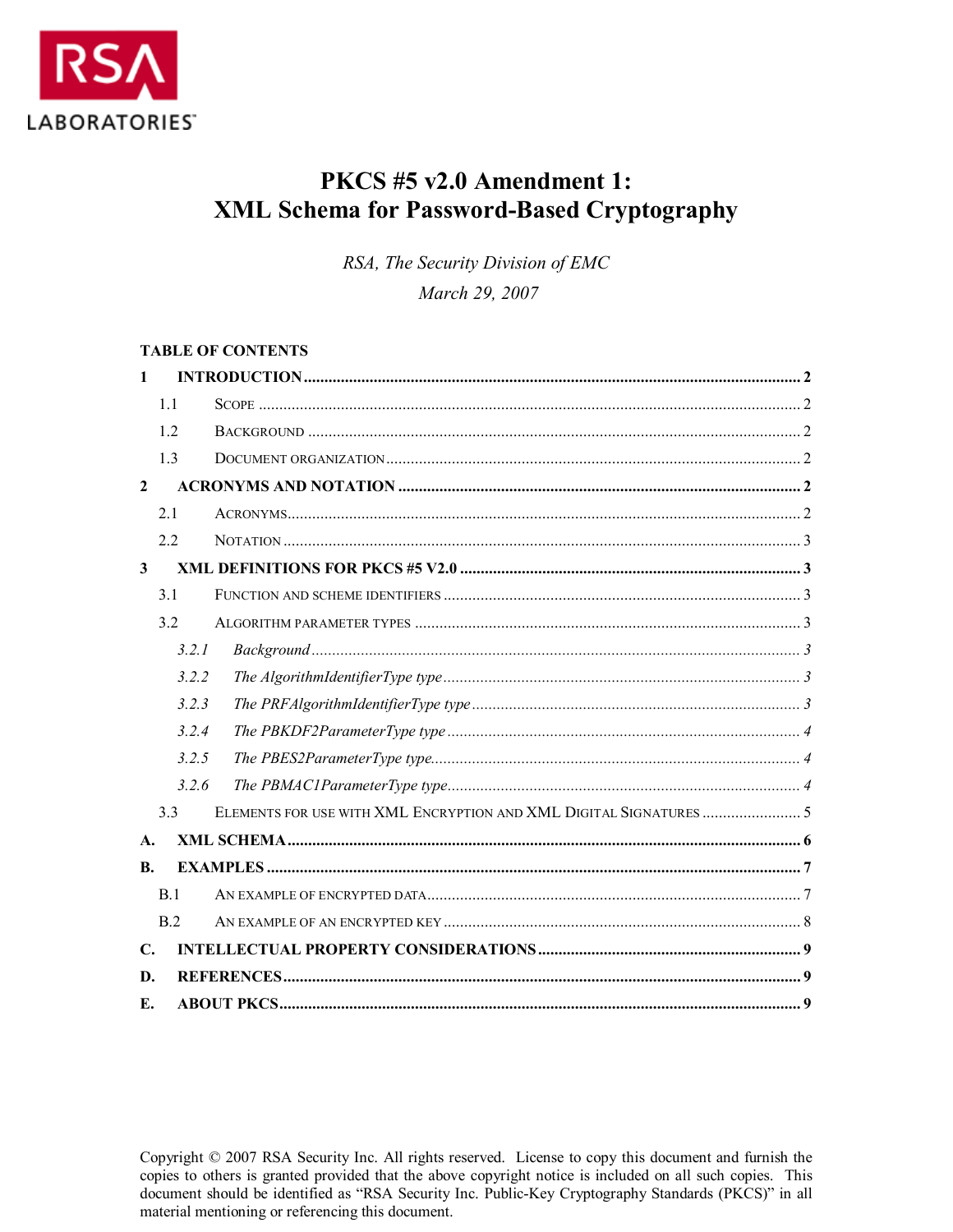## **1 Introduction**

### **1.1 Scope**

This document provides an XML schema for the functions and schemes defined in PKCS #5 Version 2.0 [1].

## **1.2 Background**

PKCS #5 Version 2.0 defines a number of functions and schemes related to passwordbased cryptography. To make use of these constructs in an interoperable manner, PKCS #5 v2.0 provides an ASN.1 module containing object identifiers identifying the defined algorithms and ASN.1 type definitions for their parameters. This enables the exchange of PKCS #5-derived data in ASN.1-oriented environments.

An XML schema containing syntactical definitions of functions and schemes defined in PKCS #5 v2.0 is useful in web service-oriented contexts which make use of XML but do not make use of ASN.1. As an example, a need for such definitions arise when data is encrypted with keys that are derived from pass-phrases using constructs from PKCS #5 v2.0 and sent using WS-Security [2]. This document provides identifiers for the algorithms defined in PKCS #5 v2.0 as well as XML type definitions for their parameters.

### **1.3 Document organization**

The organization of this document is as follows:

- − Section 1 is an introduction.
- − Section 2 defines acronyms and notation used in this document.
- − Section 3 describes the XML schema for PKCS #5 v2.0.
- − Appendix A contains the XML schema
- − Appendix B contains an example.
- − Appendices C, D, and E cover intellectual property issues, give references to other publications and standards, and provide general information about the Public Key Cryptography Specifications.

## **2 Acronyms and notation**

### **2.1 Acronyms**

| ASN <sub>1</sub> | <b>Abstract Syntax Notation One</b> |
|------------------|-------------------------------------|
| HR I             | Uniform Resource Identifier         |
| XMI.             | Extensible Markup Language          |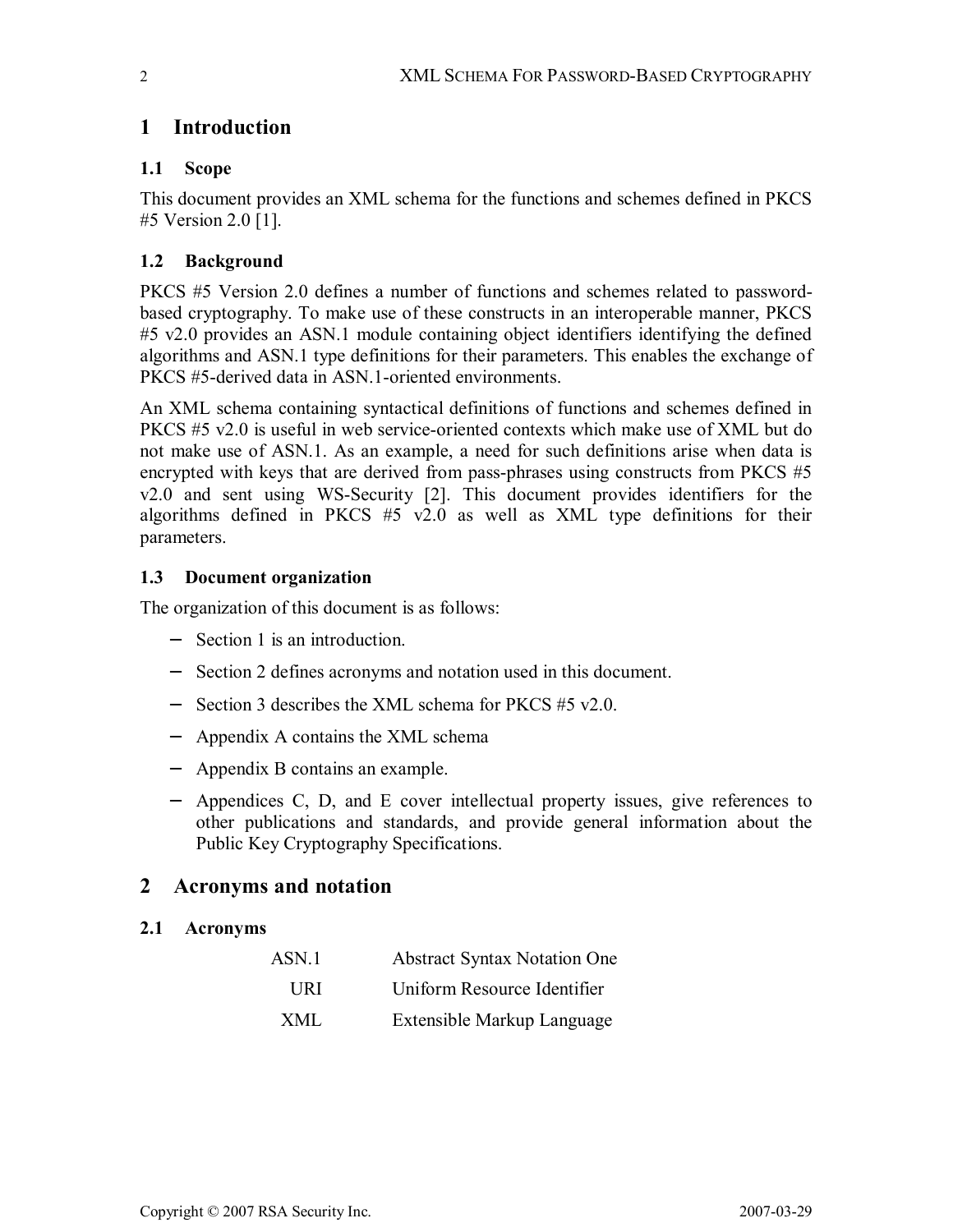### **2.2 Notation**

XML elements are written in brackets and bold Helvetica: **<element>**. XML attributes are written in italics and bold Helvetica: **attribute**. XML types are written in bold Helvetica: **xmlType**. ASN.1 types are written in Courier: ASN1Type.

## **3 XML definitions for PKCS #5 v2.0**

#### **3.1 Function and scheme identifiers**

The following identifiers shall be used to identify the algorithms defined in [1]:

PBKDF2: **http://www.rsasecurity.com/rsalabs/pkcs/schemas/pkcs-5#pbkdf2** 

PBES2: **http://www.rsasecurity.com/rsalabs/pkcs/schemas/pkcs-5#pbes2** 

PBMAC1: **http://www.rsasecurity.com/rsalabs/pkcs/schemas/pkcs-5#pbmac1** 

#### **3.2 Algorithm parameter types**

#### **3.2.1 Background**

The XML Encryption Recommendation [3] states: "Any … additional parameters to an algorithm appear as content elements within the [xenc:EncryptionMethodType] element. Such parameter child elements have descriptive element names, which are frequently algorithm specific, and SHOULD be in the same namespace as … an algorithm specific namespace." Similarly, the XML Digital Signature Recommendation [4] states: "Explicit additional parameters to an algorithm appear as content elements within the algorithm role element. Such parameter elements have a descriptive element name, which is frequently algorithm specific, and MUST be in … an algorithm specific namespace." This document follows these recommendations by defining explicit parameters for the identified algorithms in an algorithm-specific namespace, using descriptive element names.

### **3.2.2 The AlgorithmIdentifierType type**

The **AlgorithmIdentifierType** corresponds to the AlgorithmIdentifier type of [1] and carries the algorithm identifier in the **Algorithm** attribute. Algorithms shall be identified using a URI. Algorithm-specific parameters are carried in the **<Parameters>** element, when applicable.

```
<xs:complexType name="AlgorithmIdentifierType"> 
         <xs:sequence> 
              <xs:element name="Parameters" minOccurs="0"/> 
         </xs:sequence> 
         <xs:attribute name="Algorithm"/> 
</xs:complexType>
```
### **3.2.3 The PRFAlgorithmIdentifierType type**

The **PRFAlgorithmIdentifierType** is derived from the **AlgorithmIdentifierType** and corresponds to the AlgorithmIdentifier type of [1] constrained with the algorithms contained in the PBKDF2-PRFs set defined in [1]. As in [1], the **PRFAlgorithmIdentifierType** type is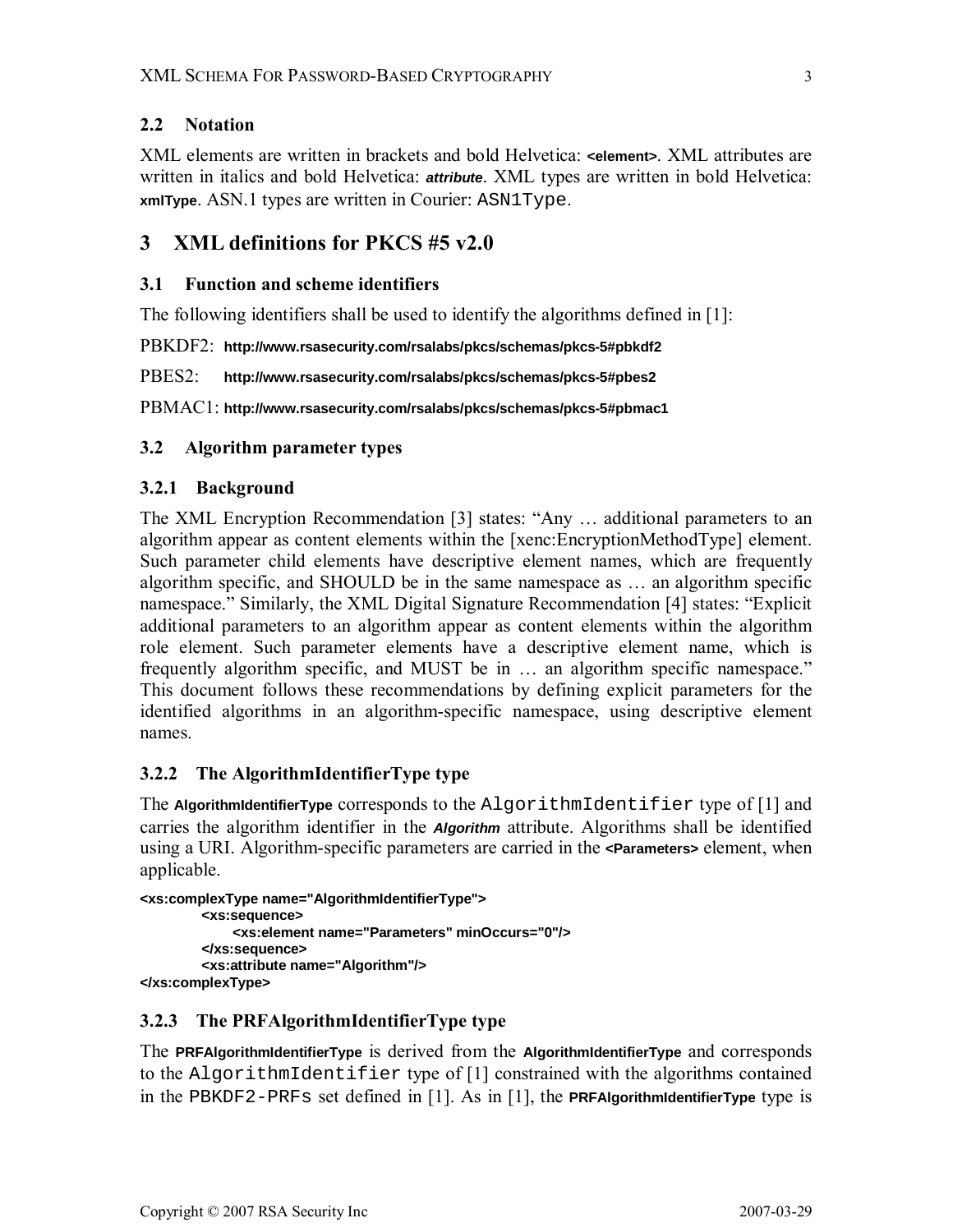used to specify a pseudorandom function for PBKDF2, and the default PRF algorithm, HMAC-SHA1 ([5]), is the same as in [1].

```
<xs:complexType name="PRFAlgorithmIdentifierType"> 
          <xs:complexContent> 
              <xs:restriction base="AlgorithmIdentifierType"> 
                   <xs:attribute name="Algorithm" type="xs:anyURI" 
                        default="http://www.w3.org/2000/09/xmldsig#hmac-sha1"/> 
              </xs:restriction> 
          </xs:complexContent> 
</xs:complexType>
```
#### **3.2.4 The PBKDF2ParameterType type**

This type corresponds to the PBKDF2-params type from [1] and carries parameters associated with the PBKDF2 function. Child elements of this type have the same names and the same meaning as the corresponding components of the PBKDF-params type.

```
<xs:complexType name="PBKDF2ParameterType"> 
          <xs:sequence> 
              <xs:element name="Salt"> 
                   <xs:complexType> 
                       <xs:choice> 
                         <xs:element name="Specified" type="xs:base64Binary"/> 
                         <xs:element name="OtherSource" type="AlgorithmIdentifierType"/> 
                       </xs:choice> 
                   </xs:complexType> 
              </xs:element> 
              <xs:element name="IterationCount" type="xs:positiveInteger"/> 
             <xs:element name="KeyLength" type="xs:positiveInteger"/> 
             <xs:element name="PRF" type="PRFAlgorithmIdentifierType"/> 
          </xs:sequence> 
</xs:complexType>
```
#### **3.2.5 The PBES2ParameterType type**

This type corresponds to the PBES2-params type from [1] and carries parameters associated with the PBES2 encryption scheme. Child elements of this type have the same names and the same meaning as the corresponding components of the PBES2-params type.

```
<xs:complexType name="PBES2ParameterType"> 
         <xs:sequence> 
             <xs:element name="KeyDerivationFunc" type="AlgorithmIdentifierType"/> 
             <xs:element name="EncryptionScheme" type="xenc:EncryptionMethodType"/> 
         </xs:sequence> 
</xs:complexType>
```
#### **3.2.6 The PBMAC1ParameterType type**

This type corresponds to the PBMAC1-params type from [1] and carries parameters associated with the PBMAC1 message authentication scheme. Child elements of this type have the same names and the same meaning as the corresponding components of the PBMAC1-params type.

```
<xs:complexType name="PBMAC1ParameterType"> 
         <xs:sequence>
```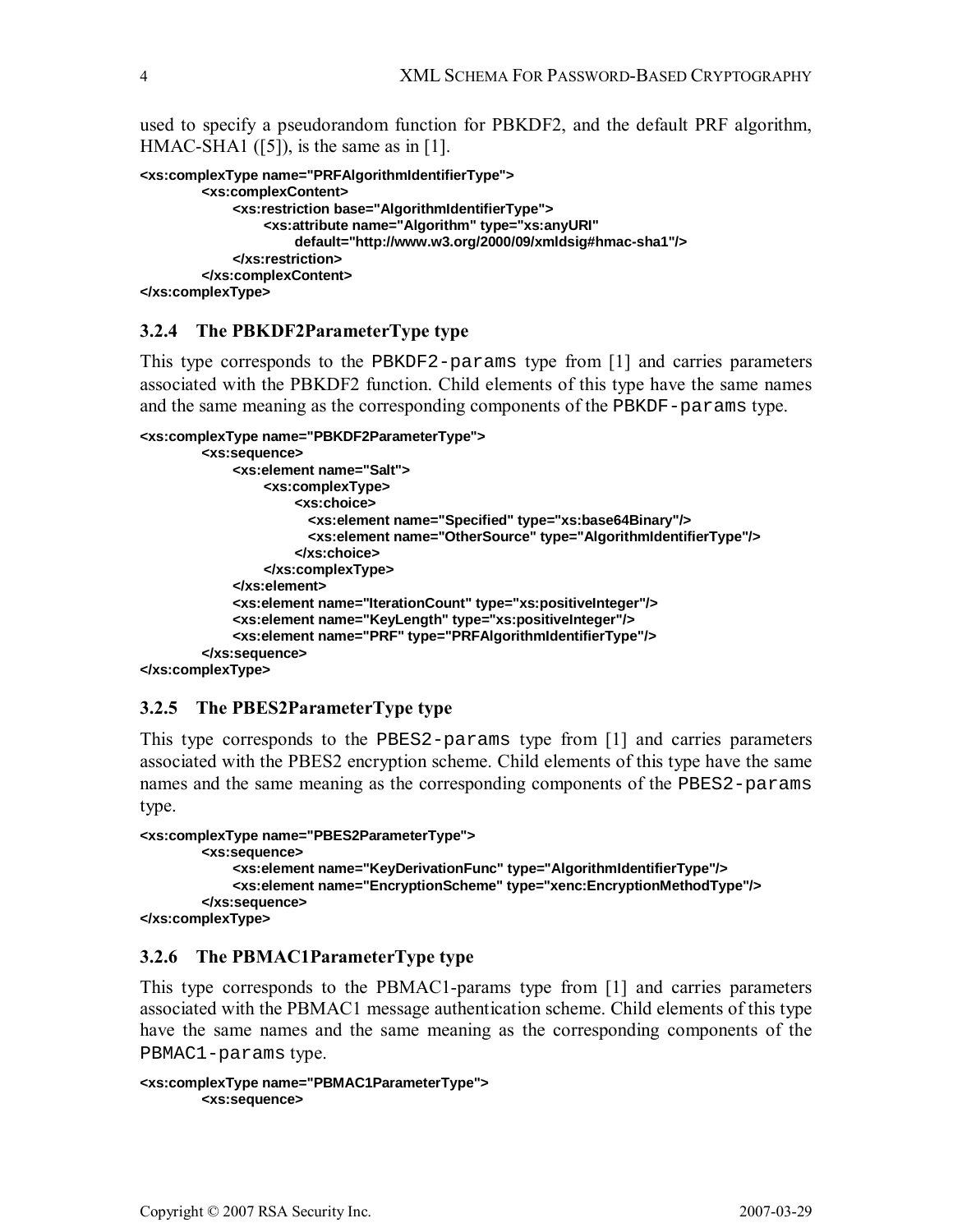```
 <xs:element name="KeyDerivationFunc" type="AlgorithmIdentifierType"/> 
              <xs:element name="MessageAuthScheme" type="ds:SignatureMethodType"/> 
         </xs:sequence> 
</xs:complexType>
```
#### **3.3 Elements for use with XML Encryption and XML Digital Signatures**

The following elements are to be used e.g. in instances of the XML Encryption **xenc:EncryptionMethodType** or instances of the XML Digital Signature **ds:SignatureMethodType**:

The **<PBKDF2-params>** element shall be used in instances of the **xenc:EncryptionMethodType** when the **Algorithm** attribute of that type identifies the PBKDF2 key derivation function.

The **<PBES2-params>** element shall be used in instances of the **xenc:EncryptionMethodType** when the **Algorithm** attribute of that type identifies the PBES2 encryption scheme.

The **<PBMAC1-params>** element shall be used in instances of the **ds:SignatureMethodType** when the **Algorithm** attribute of that type identifies the PBMAC1 message authentication scheme.

**<xs:element name="PBKDF2-params" type="PBKDF2ParameterType"/> <xs:element name="PBES2-params" type="PBES2ParameterType"/> <xs:element name="PBMAC1-params" type="PBMAC1ParameterType"/>**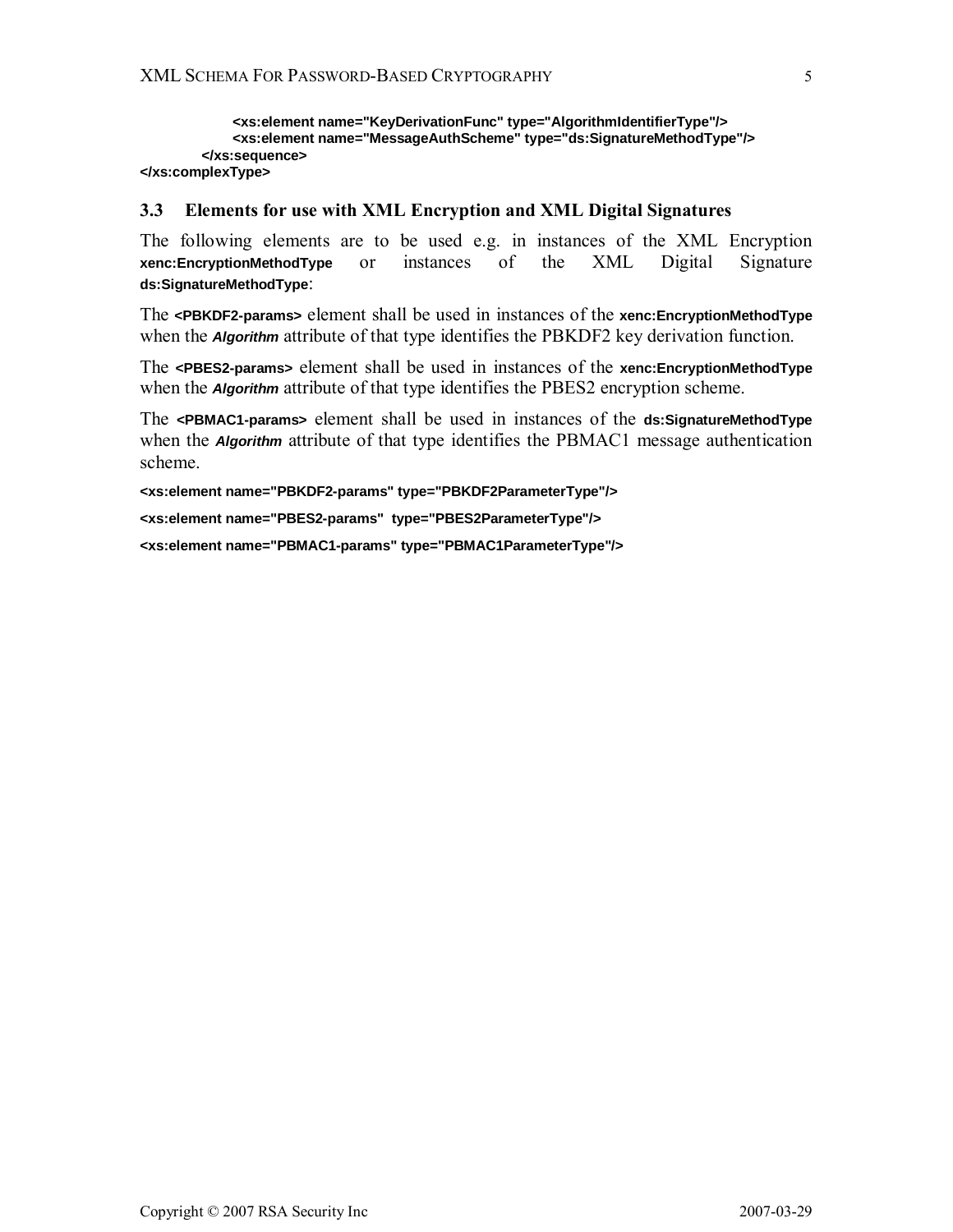## **A. XML schema**

**<?xml version="1.0" encoding="UTF-8"?>** 

- **<!-- Schema file for PKCS #5 v2.0 -->**
- **<!-- \$Revision: 1.6 \$ \$Date: 2007/03/14 10:48:26 \$ -->**

```
<!-- Copyright (c) RSA Security Inc. 2007. All rights reserved. --> 
<!-- License to copy and use this schema file is granted provided that 
   it is identified as "RSA Security Inc. Public Key Cryptography 
   Standard #5 (PKCS #5): Password-based Encryption Version 2.0" 
   in all material mentioning or referencing it. 
   RSA Security Inc. makes no representations concerning either the 
   merchantability of this schema or the suitability of this schema 
   for any particular purpose. It is provided "as is" without 
   express or implied warranty of any kind. 
--> 
<xs:schema 
  targetNamespace="http://www.rsasecurity.com/rsalabs/pkcs/schemas/pkcs-5v2-0#" 
  xmlns="http://www.rsasecurity.com/rsalabs/pkcs/schemas/pkcs-5v2-0#" 
  xmlns:xs="http://www.w3.org/2001/XMLSchema" 
  xmlns:ds="http://www.w3.org/2000/09/xmldsig#" 
  xmlns:xenc="http://www.w3.org/2001/04/xmlenc#"> 
  <xs:import namespace="http://www.w3.org/2000/09/xmldsig#" 
  schemaLocation="http://www.w3.org/TR/2002/REC-xmldsig-core-20020212/xmldsig-core-
schema.xsd"/> 
  <xs:import namespace="http://www.w3.org/2001/04/xmlenc#" 
  schemaLocation="http://www.w3.org/TR/2002/REC-xmlenc-core-20021210/xenc-schema.xsd"/> 
<!-- Basic types --> 
<xs:complexType name="AlgorithmIdentifierType"> 
  <xs:sequence> 
   <xs:element name="Parameters" minOccurs="0"/> 
  </xs:sequence> 
  <xs:attribute name="Algorithm"/> 
</xs:complexType> 
<xs:complexType name="PRFAlgorithmIdentifierType"> 
  <xs:complexContent> 
   <xs:restriction base="AlgorithmIdentifierType"> 
    <xs:attribute name="Algorithm" type="xs:anyURI" 
    default="http://www.w3.org/2000/09/xmldsig#hmac-sha1"/> 
   </xs:restriction> 
  </xs:complexContent> 
</xs:complexType> 
<xs:complexType name="PBKDF2ParameterType"> 
  <xs:sequence> 
   <xs:element name="Salt"> 
    <xs:complexType> 
     <xs:choice> 
      <xs:element name="Specified" type="xs:base64Binary"/> 
      <xs:element name="OtherSource" type="SaltAlgorithmIdentifierType"/> 
     </xs:choice> 
    </xs:complexType>
```

```
 </xs:element>
```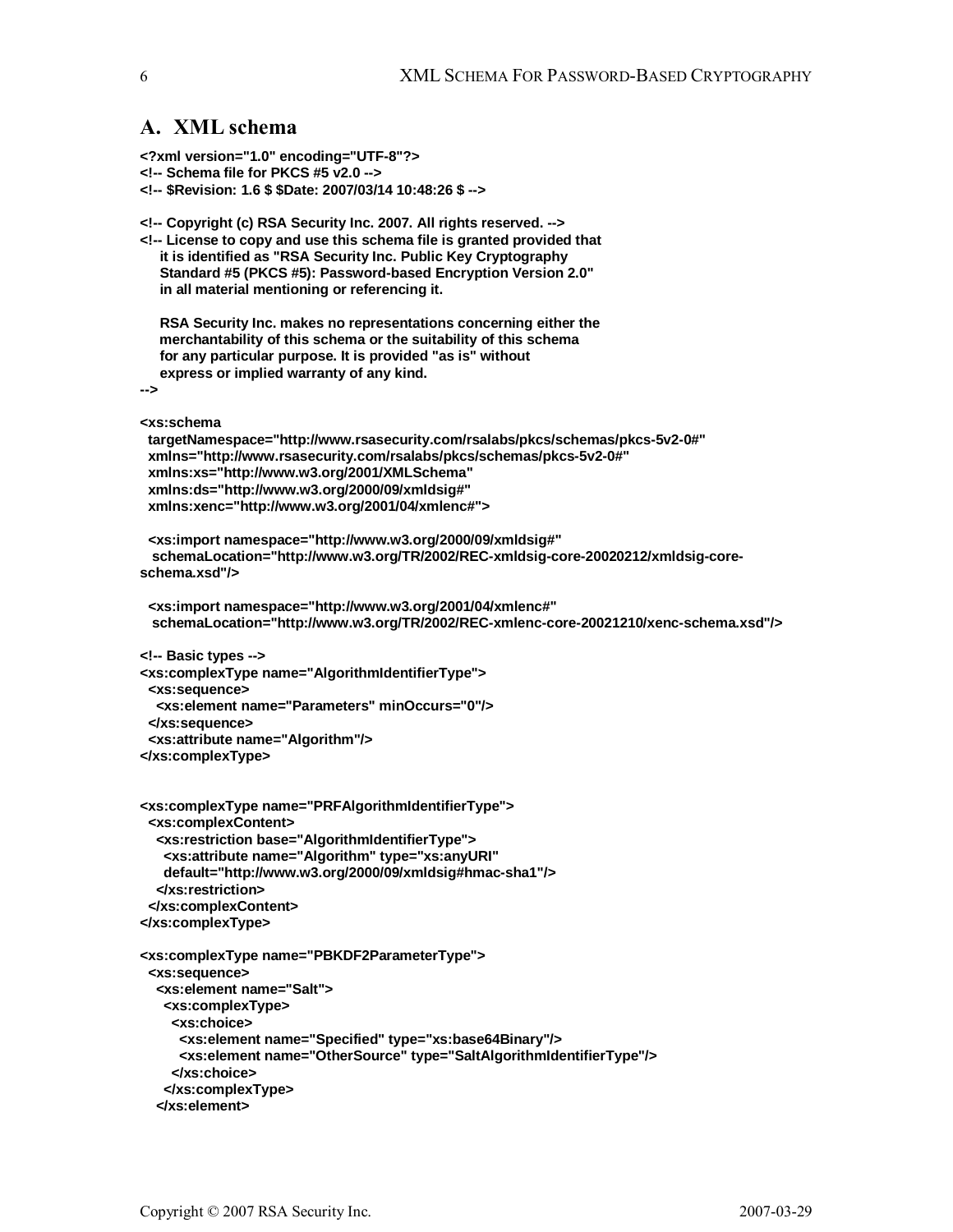```
 <xs:element name="IterationCount" type="xs:positiveInteger"/> 
   <xs:element name="KeyLength" type="xs:positiveInteger"/> 
   <xs:element name="PRF" type="PRFAlgorithmIdentifierType"/> 
  </xs:sequence> 
</xs:complexType> 
<xs:complexType name="PBES2ParameterType"> 
  <xs:sequence> 
   <xs:element name="KeyDerivationFunc" type="AlgorithmIdentifierType"/> 
   <xs:element name="EncryptionScheme" type="xenc:EncryptionMethodType"/> 
  </xs:sequence> 
</xs:complexType> 
<xs:complexType name="PBMAC1ParameterType"> 
  <xs:sequence> 
   <xs:element name="KeyDerivationFunc" type="AlgorithmIdentifierType"/> 
   <xs:element name="MessageAuthScheme" type="ds:SignatureMethodType"/> 
  </xs:sequence> 
</xs:complexType> 
<!-- Exports --> 
<xs:element name="PBKDF2-params" type="PBKDF2ParameterType"/> 
<xs:element name="PBES2-params" type="PBES2ParameterType"/> 
<xs:element name="PBMAC1-params" type="PBMAC1ParameterType"/> 
</xs:schema>
```
## **B. Examples**

#### **B.1 An example of encrypted data**

The following is an example of an **<xenc:EncryptedData>** element using the constructs defined herein. In calculating the example, the following PKCS #5 PBKDF2 parameter values have been used:

```
Password = "qwerty" 
Iteration count = 1000 (decimal)
Salt = 0x123eff3c4a72129c 
PRF = hMACWithSHA-1
```
Derived key = 0x651e63cd57008476af1ff6422cd02e41

The encrypted plaintext is "nowisthetime".

```
<?xml version="1.0" encoding="UTF-8"?> 
<xenc:EncryptedData 
  xmlns:pkcs-5="http://www.rsasecurity.com/rsalabs/pkcs/schemas/pkcs-5v2-0#" 
  xmlns:xsi="http://www.w3.org/2001/XMLSchema-instance" 
  xmlns:ds="http://www.w3.org/2000/09/xmldsig#" 
  xmlns:xenc="http://www.w3.org/2001/04/xmlenc#"> 
  <xenc:EncryptionMethod 
   Algorithm="http://www.rsasecurity.com/rsalabs/pkcs/schemas/pkcs-5#pbes2"> 
   <pkcs-5:PBES2-params> 
    <KeyDerivationFunc 
     Algorithm="http://www.rsasecurity.com/rsalabs/pkcs/schemas/pkcs-5#pbkdf2"> 
     <Parameters xsi:type="pkcs-5:PBKDF2ParameterType"> 
      <Salt> 
       <Specified>Ej7/PEpyEpw=</Specified> 
      </Salt>
```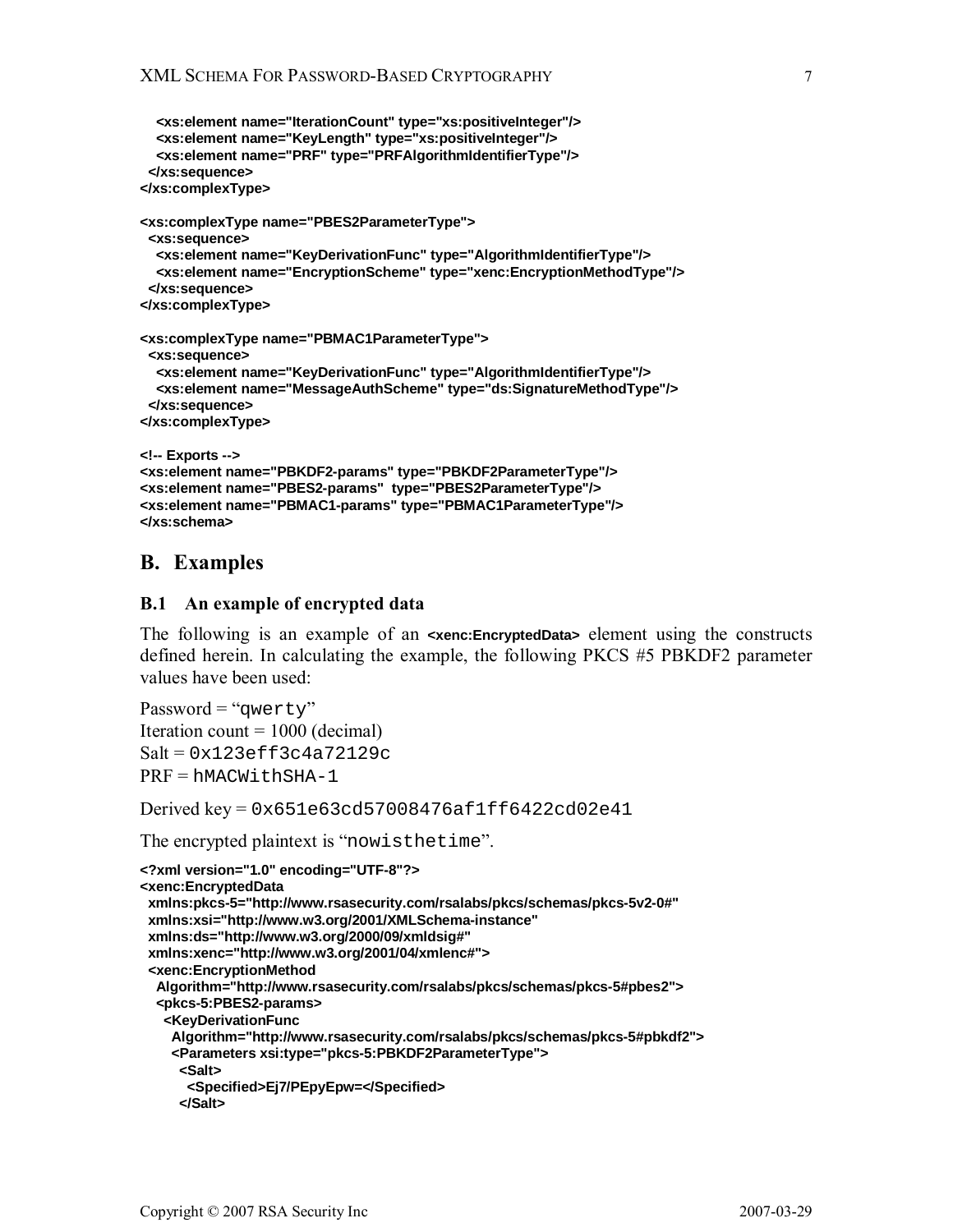| <lterationcount>1000</lterationcount>                                                         |
|-----------------------------------------------------------------------------------------------|
| <keylength>16</keylength>                                                                     |
| <prf></prf>                                                                                   |
|                                                                                               |
|                                                                                               |
| <encryptionscheme algorithm="http://www.w3.org/2001/04/xmlenc#aes128-cbc"></encryptionscheme> |
|                                                                                               |
|                                                                                               |
|                                                                                               |
| <ds:keyinfo></ds:keyinfo>                                                                     |
| <ds:keyname>Passphrase1</ds:keyname>                                                          |
| ⊲ds:KeyInfo>                                                                                  |
| <xenc:cipherdata></xenc:cipherdata>                                                           |
| <xenc:ciphervalue>Q9PKRUgk/UMrMq20O2VNMss+4v+Mo5smxqRKgYXBE18=</xenc:ciphervalue>             |
|                                                                                               |
|                                                                                               |
|                                                                                               |

#### **B.2 An example of an encrypted key**

This example illustrates the use of password-based cryptography to derive a key which in turn is used to encrypt a key. A possible use case is the transfer of shared secret key material to several recipients but with separate passwords. Note: This example serves only to illustrate the syntactical constructions defined herein.

```
<?xml version="1.0" encoding="UTF-8"?> 
<xenc:EncryptedKey 
  xmlns:pkcs-5="http://www.rsasecurity.com/rsalabs/pkcs/schemas/pkcs-5v2-0#" 
  xmlns:xsi="http://www.w3.org/2001/XMLSchema-instance" 
  xmlns:ds="http://www.w3.org/2000/09/xmldsig#" 
  xmlns:xenc="http://www.w3.org/2001/04/xmlenc#"> 
  <xenc:EncryptionMethod 
   Algorithm="http://www.rsasecurity.com/rsalabs/pkcs/schemas/pkcs-5#pbes2"> 
   <pkcs-5:PBES2-params> 
    <KeyDerivationFunc 
     Algorithm="http://www.rsasecurity.com/rsalabs/pkcs/schemas/pkcs-5#pbkdf2"> 
     <Parameters xsi:type="pkcs-5:PBKDF2ParameterType"> 
      <Salt> 
       <Specified>Df3dRAhjGh8=</Specified> 
      </Salt> 
      <IterationCount>2000</IterationCount> 
      <KeyLength>16</KeyLength> 
      <PRF/> 
     </Parameters> 
    </KeyDerivationFunc> 
    <EncryptionScheme Algorithm="http://www.w3.org/2001/04/xmlenc#kw-aes128"> 
    </EncryptionScheme> 
   </pkcs-5:PBES2-params> 
  </xenc:EncryptionMethod> 
  <ds:KeyInfo> 
   <ds:KeyName>Passphrase1</ds:KeyName> 
  </ds:KeyInfo> 
  <xenc:CipherData> 
   <xenc:CipherValue>AFuGHgk2/3GGhs93f2FsDfs+3EHs4sd3</xenc:CipherValue> 
  </xenc:CipherData> 
  <xenc:CarriedKeyName>Key1</xenc:CarriedKeyName> 
</xenc:EncryptedKey>
```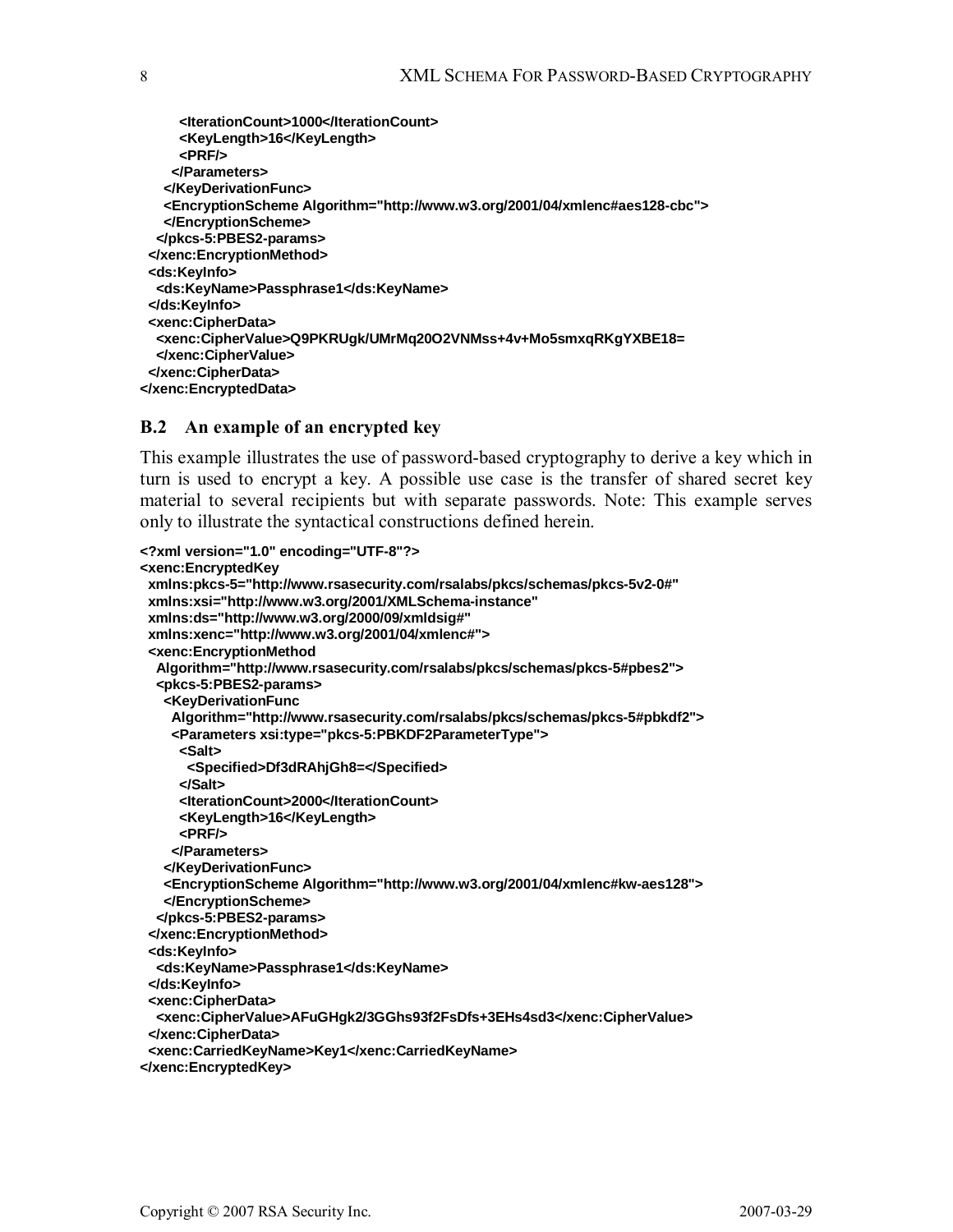## **C. Intellectual property considerations**

RSA Security makes no patent claims on the general constructions described in this document, although specific underlying techniques may be covered.

Copyright © 2007 RSA Security Inc. All rights reserved. License to copy this document and furnish the copies to others is granted provided that the above copyright notice is included on all such copies. This document should be identified as "RSA Security Inc. Public-Key Cryptography Standards (PKCS)" in all material mentioning or referencing this document.

RSA and RSA Security are registered trademarks of RSA Security Inc. in the United States and/or other countries. The names of other products or services mentioned may be the trademarks of their respective owners.

This document and the information contained herein are provided on an "AS IS" basis and RSA SECURITY DISCLAIMS ALL WARRANTIES, EXPRESS OR IMPLIED, INCLUDING BUT NOT LIMITED TO ANY WARRANTY THAT THE USE OF THE INFORMATION HEREIN WILL NOT INFRINGE ANY RIGHTS OR ANY IMPLIED WARRANTIES OF MERCHANTABILITY OR FITNESS FOR A PARTICULAR PURPOSE. RSA Security makes no representations regarding intellectual property claims by other parties. Such determination is the responsibility of the user.

## **D. References**

- [1] RSA Laboratories, *PKCS #5: Password-Based Cryptography Standard*. Version 2.0, March 1999. URL: ftp://ftp.rsasecurity.com/pub/pkcs/pkcs-5v2/
- [2] OASIS, "*Web Services Security: SOAP Message Security*." Version 1.1, February 2006. URL: http://tinyurl.com/knnxm
- [3] World Wide Web Consortium, "*XML Encryption Syntax and Processing*." W3C Recommendation, December 2002. URL: http://www.w3.org/TR/2002/RECxmlenc-core-20021210/
- [4] World Wide Web Consortium, "*XML Signature Syntax and Processing*." W3C Recommendation, February 2002. URL: http://www.w3.org/TR/2002/RECxmldsig-core-20020212/
- [5] Krawczyk, H., Bellare, M., and R. Canetti, "HMAC: Keyed-Hashing for Message Authentication," IETF RFC 2104, February 1997. URL: http://ietf.org/rfc/rfc2104.txt.

### **E. About PKCS**

The *Public-Key Cryptography Standards* are documents produced by RSA, The Security Division of EMC, in cooperation with secure systems developers for the purpose of simplifying integration and management of accelerating the deployment of public-key cryptography and strong authentication technology into secure applications, and to enhance the user experience of these technologies.